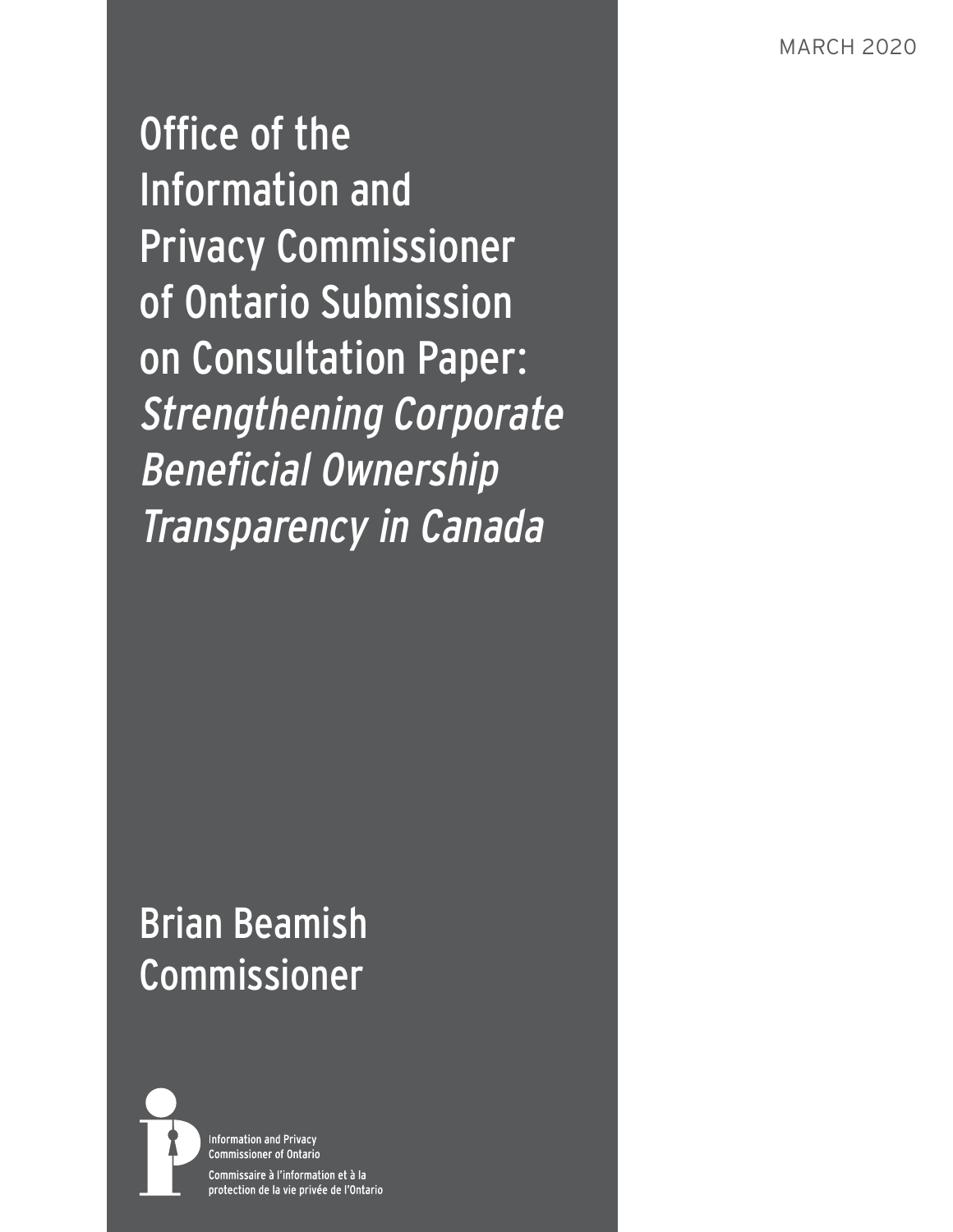# INTRODUCTION

According to the *Strengthening Corporate Beneficial Ownership Transparency in Canada* consultation paper, Canada needs to increase corporate transparency in order to:

- combat money laundering, terrorist financing, tax evasion or avoidance, and other illicit activity
- ensure Canada's laws are consistent with international standards and best practices<sup>1</sup>

The **[Financial Transactions and Reports Analysis Centre of Canada](https://www.fintrac-canafe.gc.ca/intro-eng)** reported that 70% of money laundering and 50% of terrorist financing cases involved legal entities.<sup>2</sup> Similar findings were reported by **[Open Ownership.](https://www.openownership.org/)** It claimed that 70% of corruption cases involve the use of anonymous companies and over \$1 billion (USD) has been recovered by governments using beneficial ownership data. $^3$ 

Other jurisdictions are taking action to strengthen their corporate transparency regimes, and Canada needs to keep pace with these international developments. For example, the European Union's (EU) revised *Anti-Money Laundering Directive* required members to have publicly accessible government-maintained beneficial ownership registries as of January 10, 2020. Increasingly, public beneficial ownership information is becoming a global norm. Open Ownership counted 87 countries that have made commitments or started to implement beneficial ownership transparency reforms.<sup>4</sup>

The Office of the Information and Privacy Commissioner of Ontario (IPC) provides oversight of Ontario's access to information and privacy laws. These laws include rules about when government organizations and health care providers can collect, use and disclose personal information.

In fulfilling our mandate, we act independently of government to uphold and promote open and transparent government and protect personal privacy. This often requires a balancing between the privacy interests of individuals and the public interest in the disclosure of personal information. One of our important roles is to comment on proposed government programs and to work with provincial and municipal government organizations to ensure compliance with the laws.

<sup>1</sup> Innovation, Science and Economic Development Canada and Finance Canada, *Consultation Paper: Strengthening Corporate Beneficial Ownership Transparency in Canada*, February 2020, **[https://www.ic.gc.ca/](https://www.ic.gc.ca/eic/site/142.nsf/eng/00001.html) [eic/site/142.nsf/eng/00001.html](https://www.ic.gc.ca/eic/site/142.nsf/eng/00001.html)**, p. 8 [PDF Version].

<sup>2</sup> Ibid, p. 7.

<sup>3</sup> Open Ownership, (accessed March 6, 2020), **<https://www.openownership.org/>**.

<sup>4</sup> Open Ownership, *The Financial Secrecy Index results: progress on beneficial ownership transparency*, February 2020, **[https://www.openownership.org/blog/the-financial-secrecy-index-results-progress-on](https://www.openownership.org/blog/the-financial-secrecy-index-results-progress-on-beneficial-ownership-transparency/)[beneficial-ownership-transparency/](https://www.openownership.org/blog/the-financial-secrecy-index-results-progress-on-beneficial-ownership-transparency/)**.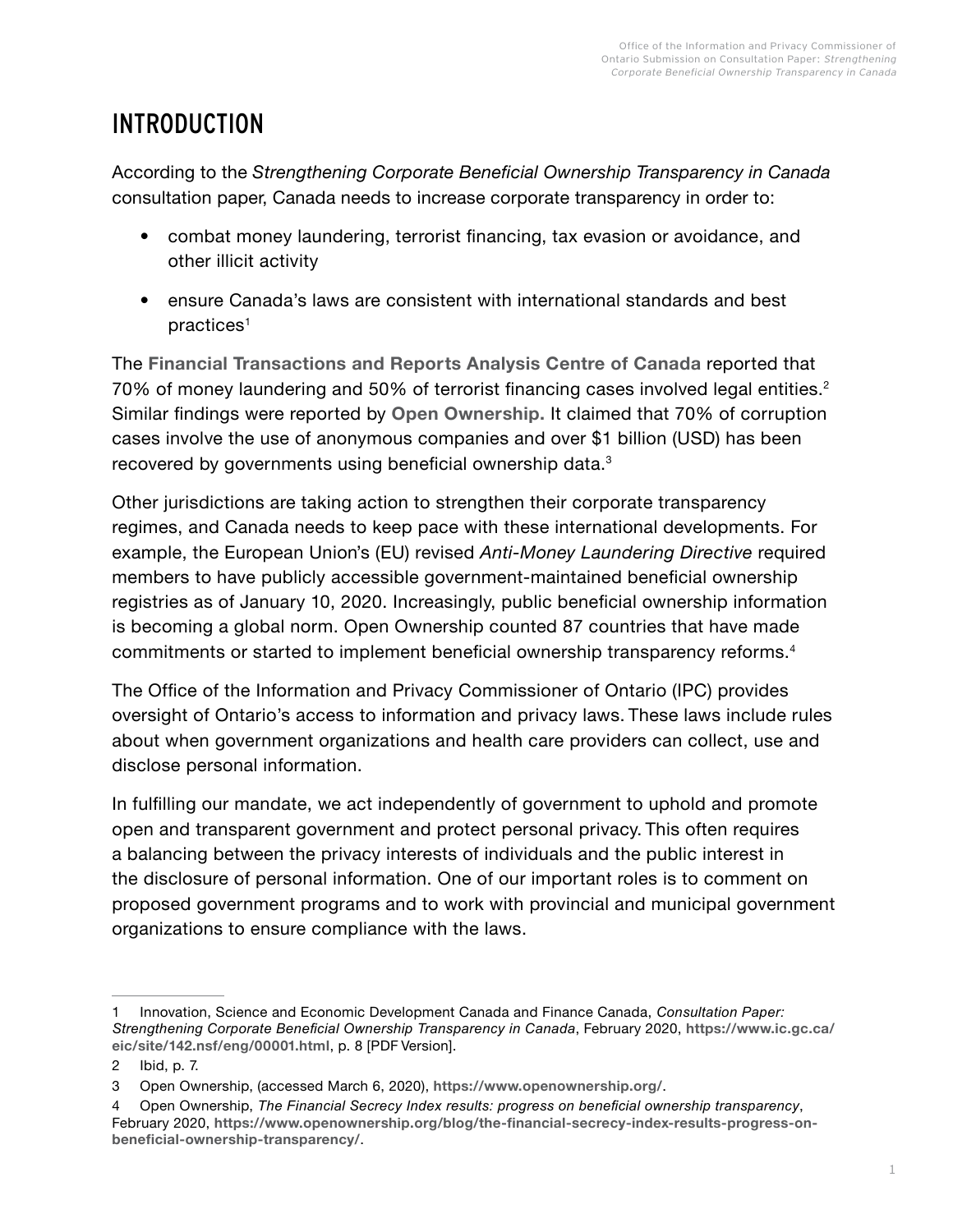Greater transparency of corporate beneficial ownership is critically important to help reduce unlawful activity, and enhance a fair and just business environment. For these reasons, there is a public interest in making this information widely available. We support federal, provincial and territorial efforts to coordinate and enhance openness of corporate ownership while protecting privacy.

# SHOULD CANADA ESTABLISH A PUBLIC REGISTRY (OR PUBLIC REGISTRIES) OF BENEFICIAL OWNERSHIP?

The federal government and a number of provinces passed legislation requiring private corporations to create and maintain their own registers of beneficial owners. Such registers are useful, but they do not go far enough in terms of transparency and accessibility.

The IPC strongly supports Canada moving to a government-controlled registry or registries of beneficial ownership data. Such registries consolidate the data, making it more accessible and helping to bring a level of accountability and enforcement lacking in decentralized corporation-maintained registers. However, to enhance transparency about beneficial ownership, the ultimate objective for the federal, provincial and territorial governments should be the creation of a public registry or registries.

In 2019, British Columbia (BC) amended its *Business Corporations Act* to require private corporations to keep records of beneficial owners in their corporate records office. Just recently, the province's Ministry of Finance completed consultation on the idea of a public beneficial ownership registry.

The BC consultation paper noted numerous concerns about corporations' transparency registers, including that law enforcement and other authorities need to go to the physical location of each company's office in order to inspect them. Other concerns about this approach's effectiveness in curtailing money laundering and other illicit activity include:

- it requires initial evidence that the company is being used for criminal activities before law enforcement will think to check the company's transparency register
- the process of physical inspection is costly for law enforcement
- the process of physical inspection itself has the potential to alert criminals that they are being investigated
- data analysis cannot be performed because the data is not in a single location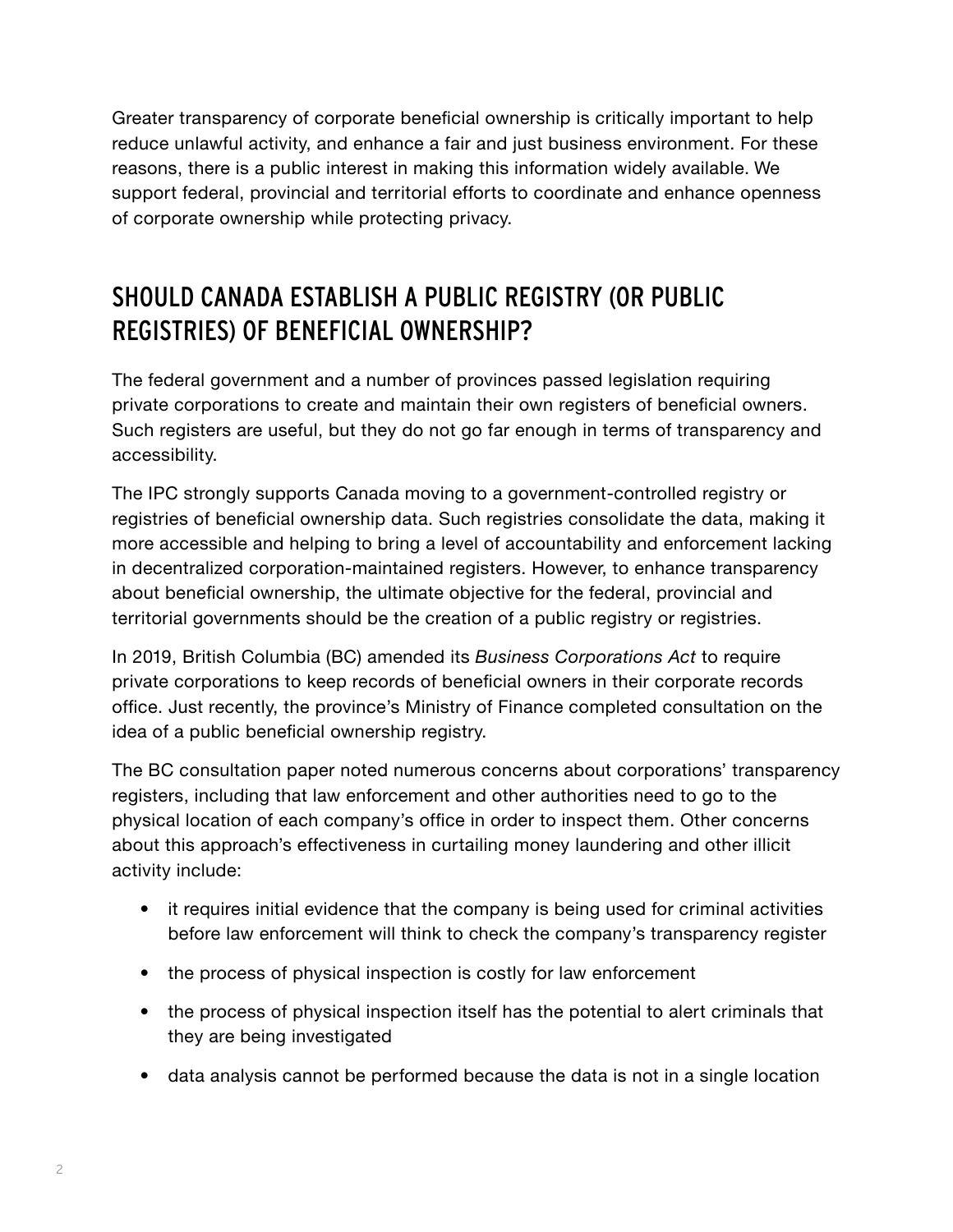As noted in the BC consultation paper, advocates argue these challenges could be alleviated by requiring companies to upload their transparency register information to government-maintained registries. Centralized registries allow law enforcement, tax authorities and authorized regulators to access the data much faster and in a more cost-effective manner.<sup>5</sup> This, in turn, makes it easier for government and law enforcement to investigate and prevent illicit financial activity.

**[Transparency International \(TI\) Canada](http://www.transparencycanada.ca/?)** believes creating a publicly available registry of beneficial ownership data is a low-cost, high-impact solution that would immensely benefit law enforcement, regulators, tax authorities, businesses, financial institutions, investors and the general public. According to TI Canada, one of the key benefits would be saving the government (and therefore, taxpayers) money. This was supported by findings made by a cost-benefit analysis conducted by the United Kingdom (UK) government and the European Commission.6

Some commentators believe there are broader economic benefits as well. They contend that a public registry of beneficial ownership data could boost countries' economies by increasing tax revenue, curbing illicit flow of money out of the country and increasing the economy's attractiveness to foreign investors.<sup>7</sup>

Other potential benefits are that public registries create an additional layer of scrutiny from civil society and the public (discussed below), and enable customers and investors faced with complex legal and geographic boundaries to know who they are dealing with, which supports more informed decision-making.<sup>8</sup>

The transparency afforded by public registries enhances businesses' and governments' ability to assess risk related to particular transactions or commercial relationships. EY's 2016 Global Fraud Survey indicated that 91% of senior executives surveyed worldwide believed it was important for them to know the beneficial owner of the entities with which they do business.<sup>9</sup>

<sup>5</sup> British Columbia Ministry of Finance, *B.C. Consultation on a Public Beneficial Ownership Registry*, **[https://](https://engage.gov.bc.ca/app/uploads/sites/121/2020/01/386142-BCABO-Consultation-Document-For-Release.pdf) [engage.gov.bc.ca/app/uploads/sites/121/2020/01/386142-BCABO-Consultation-Document-For-Release.](https://engage.gov.bc.ca/app/uploads/sites/121/2020/01/386142-BCABO-Consultation-Document-For-Release.pdf) [pdf](https://engage.gov.bc.ca/app/uploads/sites/121/2020/01/386142-BCABO-Consultation-Document-For-Release.pdf)**, p. 12.

<sup>6</sup> Transparency International Canada, *No Reason To Hide – Unmasking the Anonymous Owners of Canadian Companies and Trusts*, 2016, **[http://www.transparencycanada.ca/wp-content/uploads/2017/05/TIC-](http://www.transparencycanada.ca/wp-content/uploads/2017/05/TIC-BeneficialOwnershipReport-Interactive.pdf)[BeneficialOwnershipReport-Interactive.pdf](http://www.transparencycanada.ca/wp-content/uploads/2017/05/TIC-BeneficialOwnershipReport-Interactive.pdf)**, p. 35.

<sup>7</sup> J. Ukwu, 2017, *Buhari's government begins move to end secret company ownership in Nigeria to fight corruption*. Naija.ng., **[https://www.naija.ng/1124014-federal-government-moves-uncover-beneficial](https://www.naija.ng/1124014-federal-government-moves-uncover-beneficial-owners.html)[owners.html](https://www.naija.ng/1124014-federal-government-moves-uncover-beneficial-owners.html)** (accessed September 18, 2018), as cited in Open Ownership, The B Team and The Engine Room, *Data Protection and Privacy in Beneficial Ownership Disclosure*, May 2019, **[https://www.theengineroom.org/](https://www.theengineroom.org/wp-content/uploads/2019/05/full-privacy-public-interest-updated.pdf) [wp-content/uploads/2019/05/full-privacy-public-interest-updated.pdf](https://www.theengineroom.org/wp-content/uploads/2019/05/full-privacy-public-interest-updated.pdf)**, p. 28.

<sup>8</sup> ISED Canada and Finance Canada, *Consultation Paper: Strengthening Corporate Beneficial Ownership Transparency in Canada*, p. 11.

<sup>9</sup> EY, *Corporate misconduct — individual consequences*, *Global enforcement focuses the spotlight on executive integrity*, 14th Global Fraud Survey, 2016, (accessed March 9, 2020), **[https://www.ey.com/](https://www.ey.com/Publication/vwLUAssets/Global_Fraud_Survey_2016/$FILE/ey-global-fraud-survey-final-2016.pdf) [Publication/vwLUAssets/Global\\_Fraud\\_Survey\\_2016/\\$FILE/ey-global-fraud-survey-final-2016.pdf](https://www.ey.com/Publication/vwLUAssets/Global_Fraud_Survey_2016/$FILE/ey-global-fraud-survey-final-2016.pdf)**, p. 6.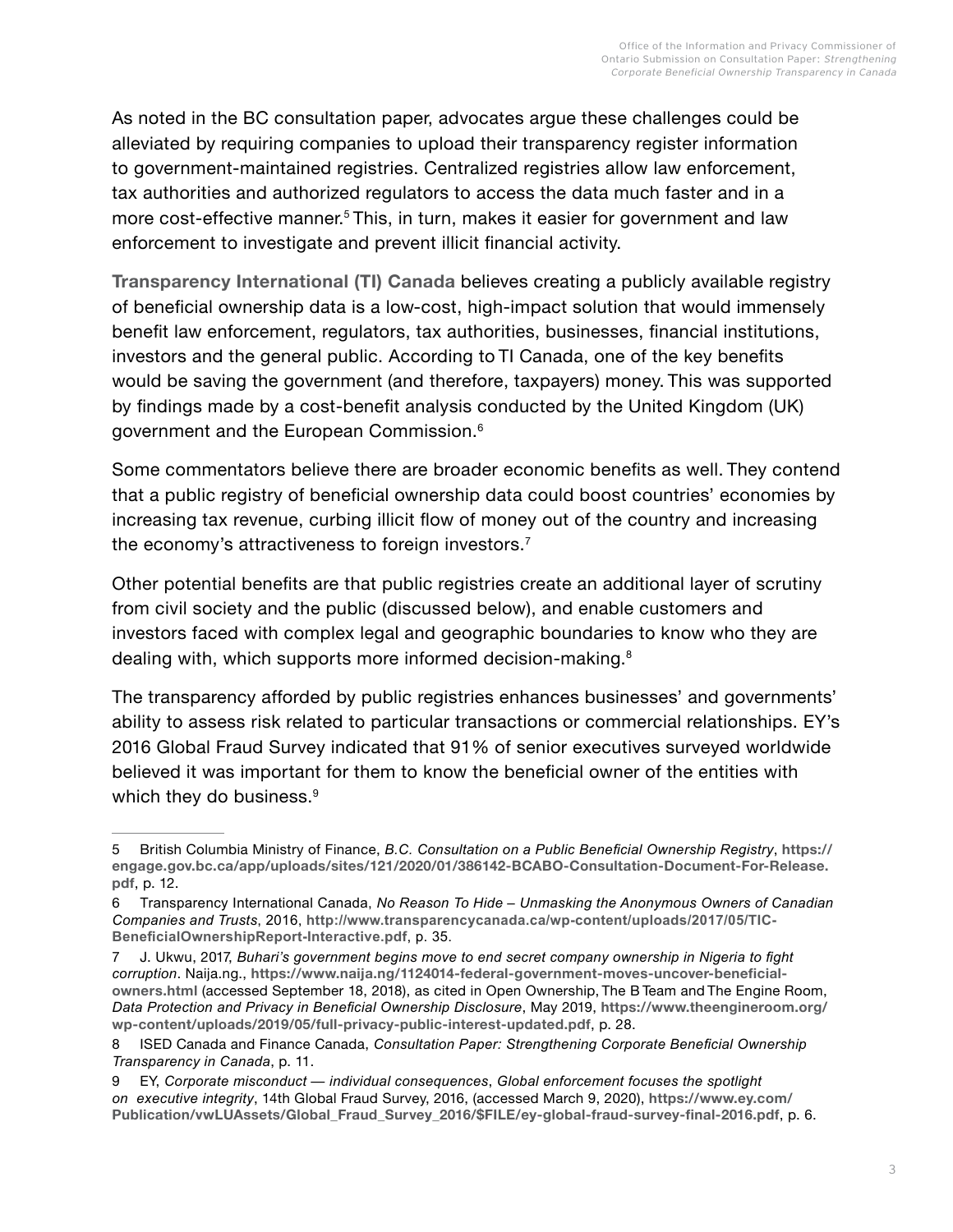Whether there is a single, centralized public registry or a network of public registries, we think government-controlled databases offer the most efficient, effective and timely way of accessing and analyzing beneficial ownership data. If federal, provincial and territorial governments proceed with separate public registries, having one public portal with all relevant links would greatly enhance convenience and accessibility.

# PROTECTING PRIVACY IN THE CONTEXT OF A PUBLIC REGISTRY

This office oversees privacy laws that apply to the processing of personal information by the public and health sectors. These laws are often misconstrued as creating barriers to disclosing personal information, even where it is in the public interest to make disclosures. Similarly, privacy and privacy laws have been raised as a reason why beneficial ownership data should not be made public. To help determine whether these are legitimate concerns, it is necessary to parse out the potential privacy issues associated with public beneficial ownership registries.

#### IS PERSONAL INFORMATION INVOLVED?

When identifying and assessing potential privacy issues related to public beneficial ownership registries, it is important to determine, as a first step, whether personal information is involved.

Across international jurisdictions, most beneficial ownership registers or registries collect information about individual beneficial owners such as their name, date of birth, identification numbers, personal address and nationality. For example, the corporation registers required under the *Canada Business Corporations Act* must include names, dates of birth, latest known address, as well as jurisdiction of residence for tax purposes (section 21.1 (1)).

Not all information about individual beneficial owners constitutes personal information. Using Ontario's public sector privacy legislation as an example, personal information is information that identifies an individual (that is, a natural person) acting in a personal capacity. The context in which the information appears is a factor to be considered in determining whether it is personal information. As a general rule, information about an individual in a business, professional or official capacity is not considered personal information.<sup>10</sup> Ontario's legislation specifically excludes the name, title, contact information or designation that identifies a person in a business, professional or official capacity from the definition of personal information.

<sup>10</sup> IPC, *What is Personal Information?* Fact Sheet, October 2016, **[https://www.ipc.on.ca/wp-content/](https://www.ipc.on.ca/wp-content/uploads/2016/10/what-is-personal-information.pdf) [uploads/2016/10/what-is-personal-information.pdf](https://www.ipc.on.ca/wp-content/uploads/2016/10/what-is-personal-information.pdf)**.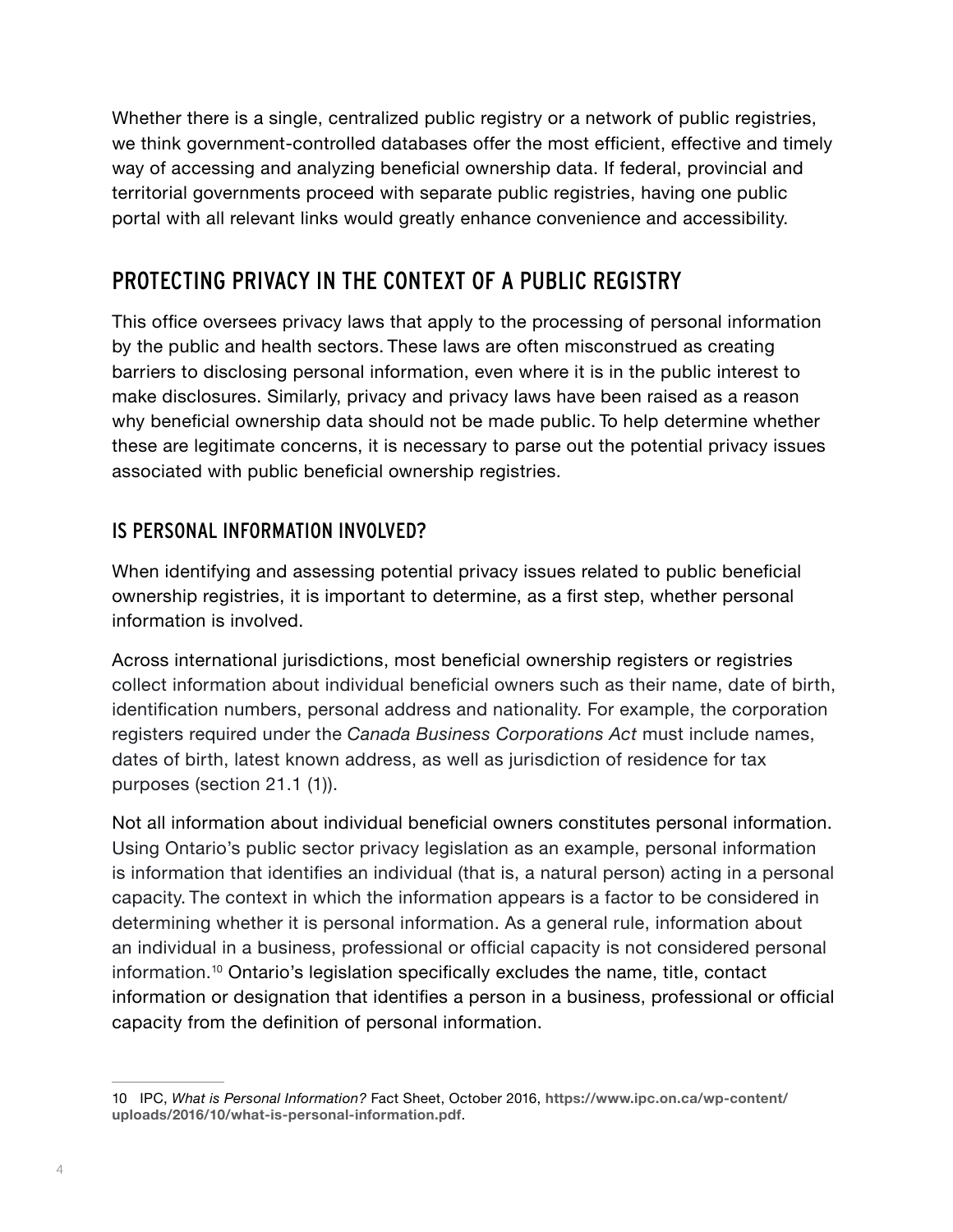The government will need to determine if the information involved in the registries is personal information by carefully considering the nature of each data element to be collected, used and disclosed.

#### COMPLIANCE WITH PRIVACY LEGISLATION

Steps must be taken to ensure compliance with the applicable privacy legislation for the personal information collected, used or disclosed as part of a governmentcontrolled beneficial ownership registry. However, nothing in Ontario's privacy laws would impede the creation by legislation of a public registry of beneficial ownership because those laws permit the government to collect, use and disclose personal information when required by another law. Similar provisions are in public sector privacy statutes across the country. Therefore, the government could enact a **[legislative framework](#page-6-0)** authorizing the publication of personal information as part of a public beneficial ownership registry.

Further, legislative measures requiring the collection, use and disclosure of personal information as part of a beneficial ownership registry would not contravene basic principles of privacy given the broader public interest in the creation of such registries.

In May 2019, **[Open Ownership](https://www.openownership.org/)**, The B Team and **[The Engine Room](https://www.theengineroom.org/)** published its study *Data Protection and Privacy in Beneficial Ownership Disclosure*.The study concluded that "public disclosure of beneficial ownership data is compatible with data protection regimes. Further, public company ownership data is necessary to achieve a legitimate aim, and its disclosure can be managed so as to be proportionate to any potential harms."<sup>11</sup>

#### <span id="page-5-0"></span>DATA MINIMIZATION

Data minimization is a bedrock principle of data protection laws around the world, including Ontario's privacy legislation. The principle requires that only the personal information necessary to achieve certain specified and legitimate goals or purposes should be collected, used, retained and disclosed. It also requires that personal information be destroyed as soon as it is no longer needed. A related requirement is proportionality that requires the amount, type and sensitivity of the personal information collected, used and disclosed to be consistent with, and proportional to, the program or system's purpose.

<sup>11</sup> Open Ownership, The B Team and The Engine Room, *Privacy or Public Interest? Making the Case for Public Information on Company Ownership*, **[https://www.openownership.org/uploads/privacy-report-summary.](https://www.openownership.org/uploads/privacy-report-summary.pdf) [pdf](https://www.openownership.org/uploads/privacy-report-summary.pdf)**, p. 2.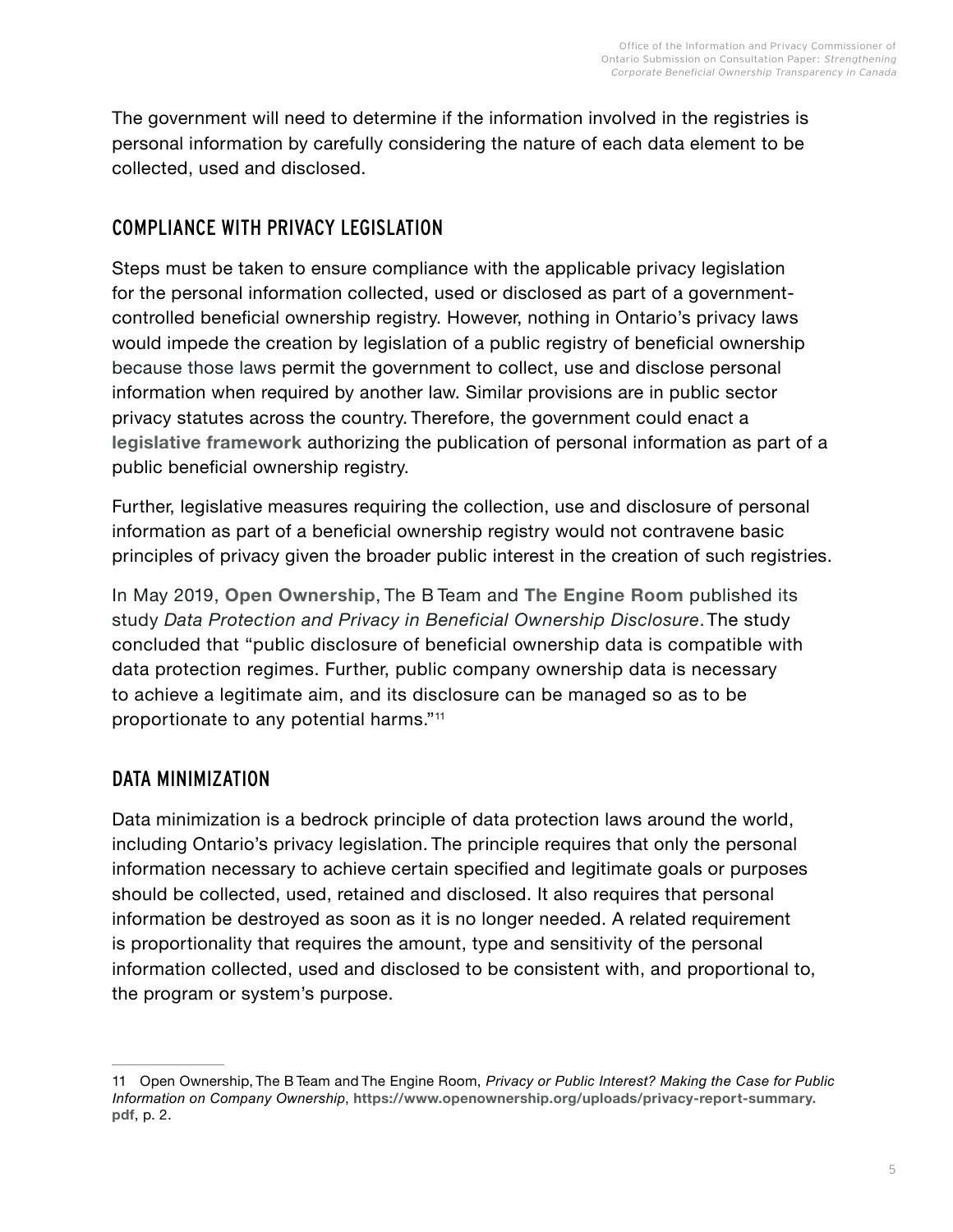If the government proceeds with a public registry or registries, it will need to ensure that only the minimum amount of personal information is collected, used and disclosed to support their purposes. The principles of data minimization and proportionality will be particularly important in the context of determining what personal information, if any, should be made publicly available. This issue is examined further below under the discussion of **[restricted access](#page-13-0)** and **[exemptions](#page-14-0)**.

In the context of public beneficial ownership registries, the government should be required to:

- not collect or disclose personal information, if other information would meet the purpose(s)
- only collect or disclose the minimum personal information reasonably necessary to achieve the purpose(s), and that the personal information be proportional and justified for those purpose(s)
- only disclose personal information in the least identifiable form required to fulfil the purpose(s)

As noted in the *Data Protection and Privacy in Beneficial Ownership Disclosure* paper, at a minimum, the government should ensure that no more information be published than is necessary to achieve the aims of beneficial ownership transparency. Registries should share enough data with the public to allow them to participate in oversight, such as identifying suspicious patterns for law enforcement and other officials to take forward, but no more.<sup>12</sup>

#### <span id="page-6-0"></span>LEGISLATIVE FRAMEWORK

The creation of a public beneficial ownership registry or registries will require legislative reform to authorize the collection, use and disclosure of all relevant information, including personal information. To enhance transparency and address potential privacy issues, at a minimum, the legislative framework should expressly define:

- the information, including personal information, to be collected, used and disclosed
- the information, including personal information, that may be publicly disclosed
- **[verification](#page-9-0)** requirements for beneficial ownership data
- timelines for submission, review and **[updates](#page-11-0)** of beneficial ownership data

<sup>12</sup> Open Ownership, The B Team and The Engine Room, *Data Protection and Privacy in Beneficial Ownership Disclosure*, May 2019, p. 30.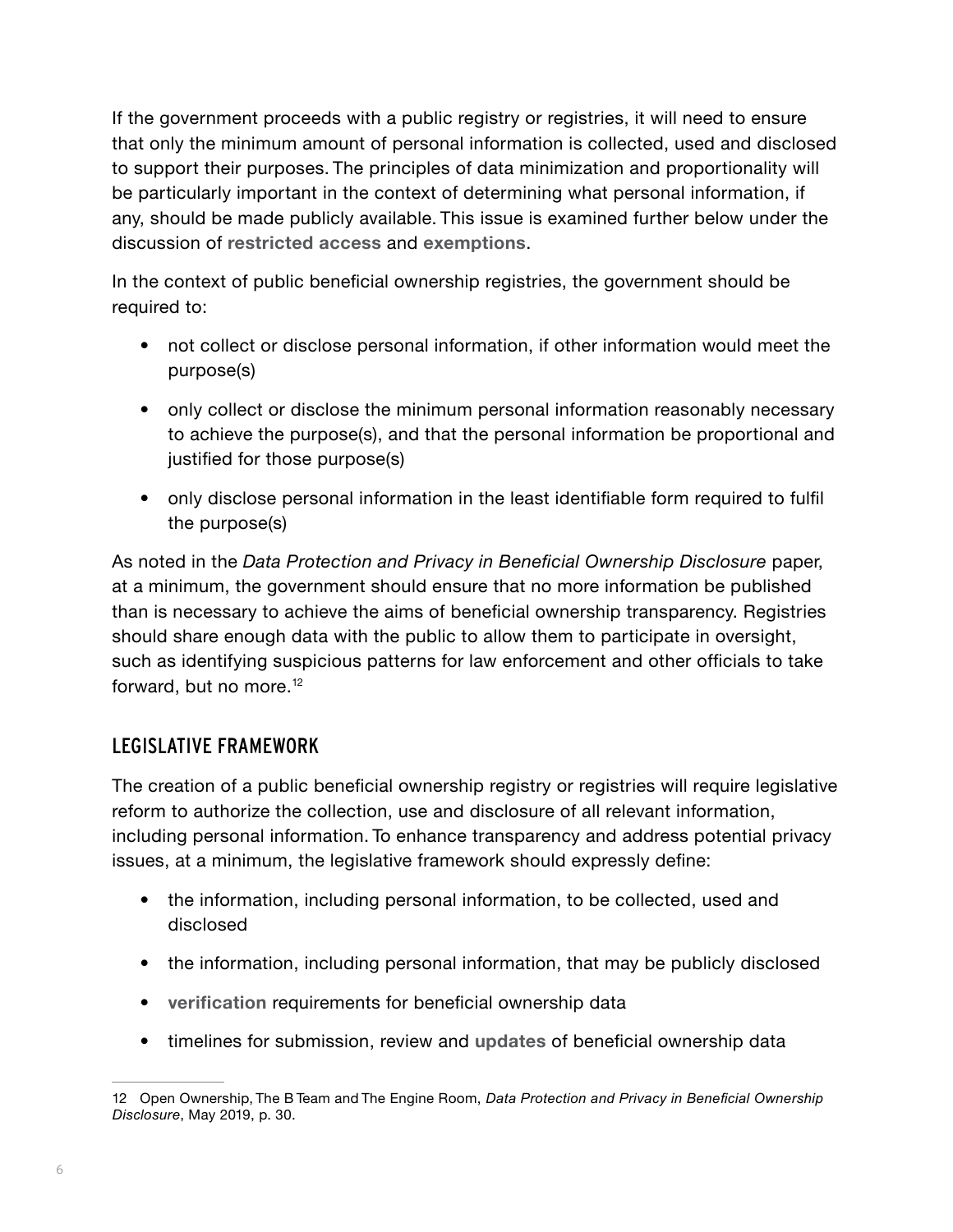- **[access restrictions](#page-13-0)** and **[exemptions](#page-14-0)**, including associated review and approval process
- accountability and transparency requirements for the public registry or registries
- **[data minimization](#page-5-0)** and appropriate de-identification requirements
- minimum data retention requirements
- **[open data](#page-16-0)** requirements
- notice, complaint process, and redress mechanism for beneficial owners
- governance including investigative authority, and independent oversight
- sanctions and penalties

#### PRIVACY IMPACT ASSESSMENT

The government should conduct a comprehensive privacy impact assessment (PIA) to help it identify, evaluate and mitigate the potential privacy risks associated with a public beneficial ownership registry or registries. Such analysis will be critical to identifying the purposes of the proposed collection, use and disclosure of information, evaluating the effectiveness and appropriateness of verification options, as well as defining possible access limitations (administrative and technological), exemptions, and appropriate levels of de-identification, if any.

The government also should undertake periodic reviews of its beneficial ownership scheme to evaluate its efficiency and effectiveness, and determine whether privacy risks are appropriately mitigated.

# IF YES, WHAT KEY FEATURES WOULD MAKE A PUBLIC REGISTRY (OR PUBLIC REGISTRIES) EFFECTIVE?

### NO COST FOR ACCESS

Globally, there is a varied approach to charging fees to access beneficial ownership data. For example, the UK public registry is free, while EU members may require payment of a small fee.

The IPC strongly advocates for Canada's public beneficial ownership registries to be accessible free of charge. While acknowledging the costs to create and maintain a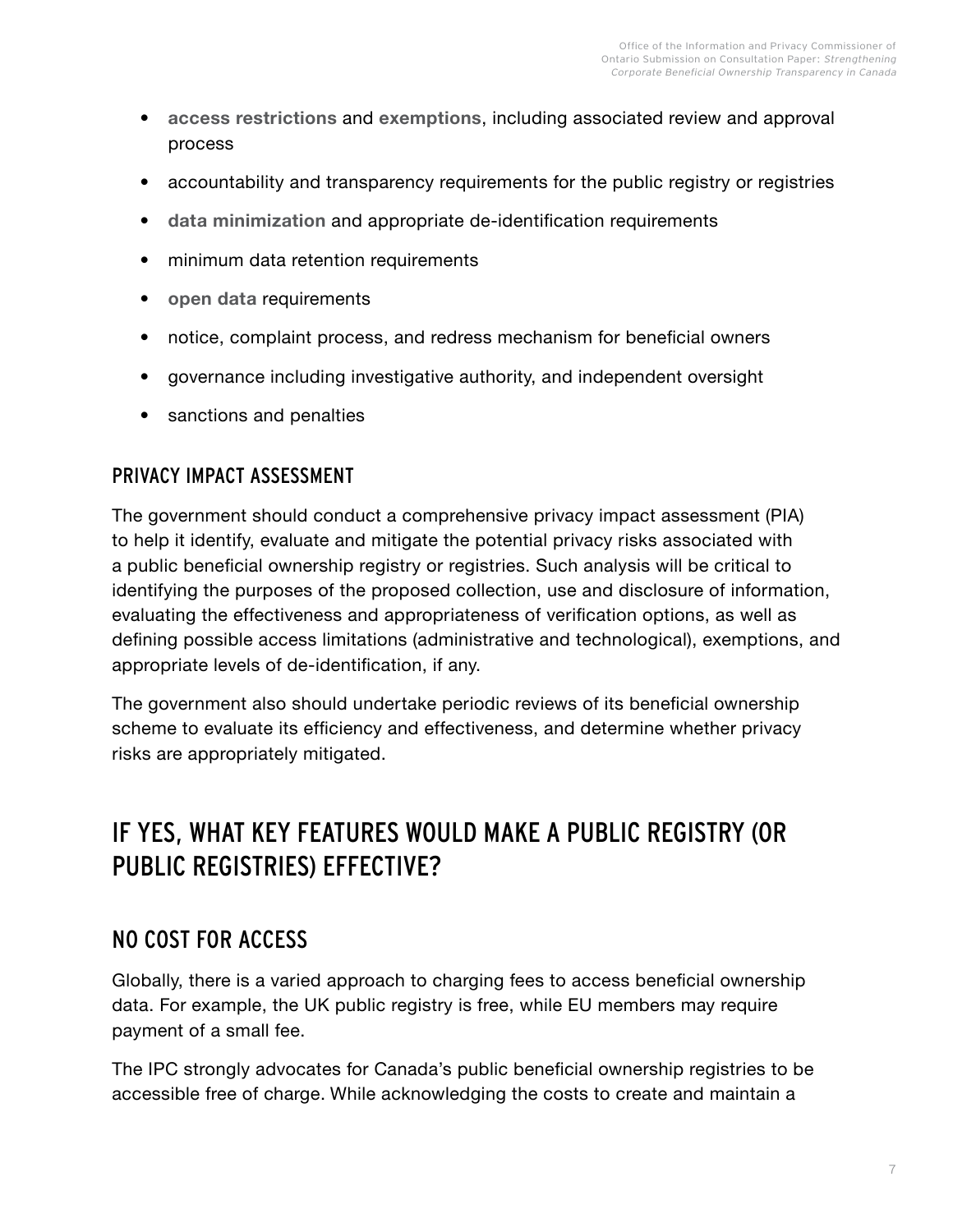public registry, in order to achieve the full benefits, it is imperative that fees do not become a barrier to access.

As noted above, free access to public registries allows for greater scrutiny from nongovernmental stakeholders, including civil society and business, which could improve the overall quality and accuracy of the data. This is particularly important given limited government resources and capacity to verify information. For example, according to **[Transparency International UK](https://www.transparency.org.uk/)**, as of February 2018, the UK's Companies House Service had 20 people policing the compliance of four million companies.<sup>13</sup>

By making beneficial ownership data publicly available for free, civil society, investigative journalists, researchers and other players can study the data and combine it with other public datasets, increasing the likelihood of identifying criminal activity.14 Not only do these other parties provide an additional set of eyes, they may have specialized knowledge that allows them to analyze information or identify suspicious activities that government authorities might miss.<sup>15</sup> If inconsistencies are found, they can be reported to the government for further follow-up.

There has been some skepticism about whether civil society would have the capacity, technical expertise and motivation to review and interpret a centralized registry.16 However, one of the lessons of the UK experience is that making beneficial ownership data publicly available free of charge can greatly enhance its accuracy by enabling greater oversight and scrutiny. The UK's Companies House Service confirmed that within the first six months they followed up on multiple contacts from the public highlighting inaccuracies in the data. Free access enabled more users to review and report errors in the data.<sup>17</sup>

<sup>13</sup> Transparency International UK, 2018. *UK companies set up to launder proceeds of corruption*, **[http://www.](http://www.transparency.org.uk/press-releases/uk-companies-set-up-to-launder-proceeds-of-corruption/) [transparency.org.uk/press-releases/uk-companies-set-up-to-launder-proceeds-of-corruption/](http://www.transparency.org.uk/press-releases/uk-companies-set-up-to-launder-proceeds-of-corruption/)**, (accessed September 18, 2018), as cited in Open Ownership, The B Team and The Engine Room, *Data Protection and Privacy in Beneficial Ownership Disclosure*, May 2019, p. 24.

<sup>14</sup> Loren Treisman, Open Government Partnership, *Who Owns our Companies: Why Privacy isn't Always in the Public Interest*, June 20, 2019, **<https://www.opengovpartnership.org/stories/who-owns-our-companies/>**.

<sup>15</sup> Open Ownership, The B Team and The Engine Room, *Data Protection and Privacy in Beneficial Ownership Disclosure*, May 2019, p. 25.

<sup>16</sup> H. Burggraf, 2018, *House of Lords rejects public beneficial ownership registers for six overseas territories*, International Investment, **[http://www.internationalinvestment.net/products/house-lords-rejects-public](http://www.internationalinvestment.net/products/house-lords-rejects-public-beneficial-ownership-registers-overseas-entities/)[beneficial-ownership-registers-overseas-entities/](http://www.internationalinvestment.net/products/house-lords-rejects-public-beneficial-ownership-registers-overseas-entities/)**, (accessed August 10, 2018), as cited in Open Ownership, The B Team and The Engine Room, *Data Protection and Privacy in Beneficial Ownership Disclosure*, May 2019, p. 24.

<sup>17</sup> Open Ownership and Global Witness, *Learning the lessons from the UK's public beneficial ownership register*, October 2017, **<https://www.openownership.org/uploads/learning-the-lessons.pdf>**, p. 3. Companies House – Email Correspondence with Global Witness – 9 February 2017.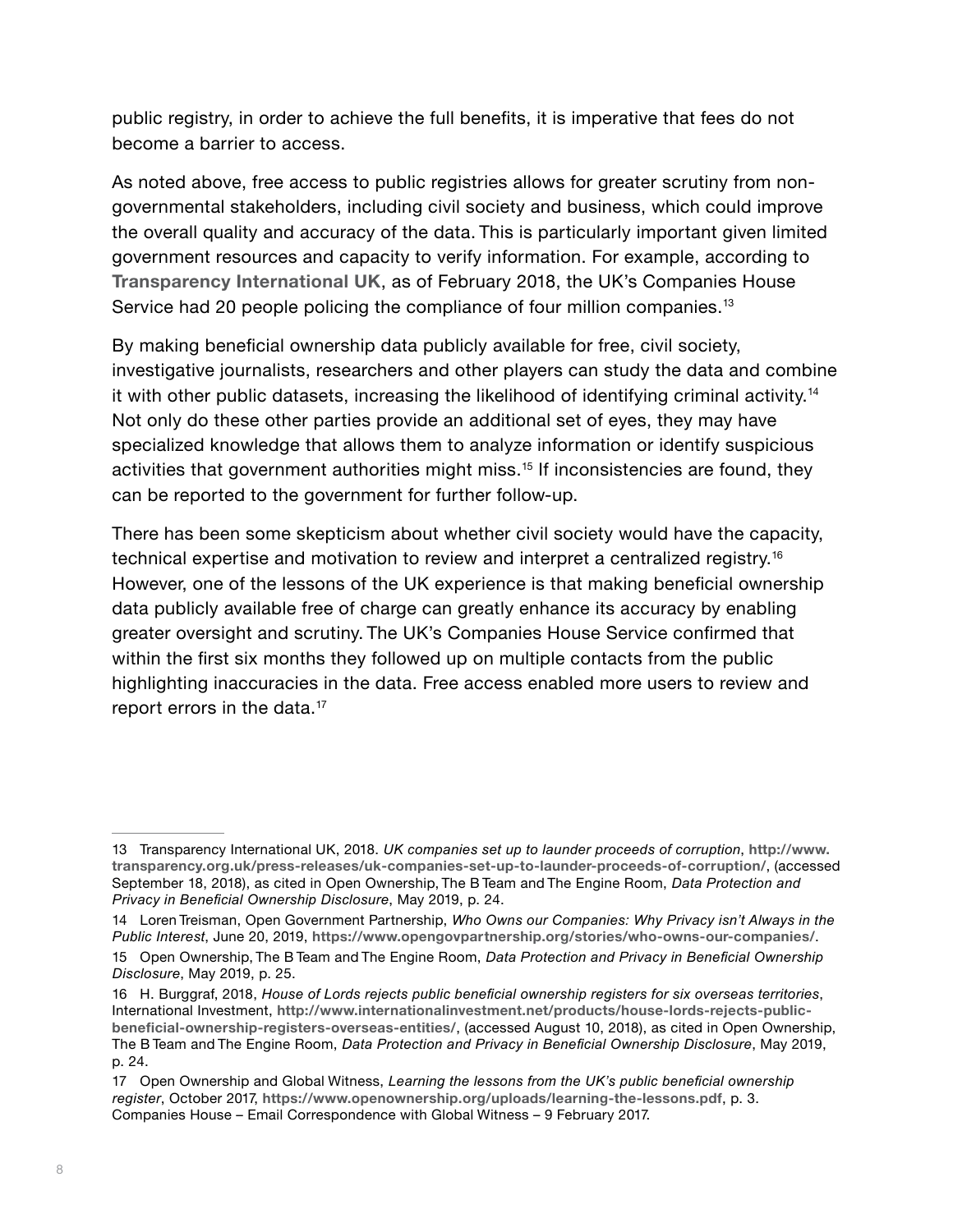# <span id="page-9-0"></span>VERIFICATION OF DATA

Creating a public registry without verified data undermines its purpose and benefits. False information may be inadvertently or deliberately submitted, and the absence of thorough verification makes the publication of errors and misleading information more likely.

Verification may be reactive involving follow-up when a specific issue arises, or proactive requiring the government to monitor entries and to take action when something is suspicious or otherwise concerning.<sup>18</sup> Technological measures also could be used to enhance accuracy at point of entry, or to crosscheck data from other sources (for example, matching it with information available on private or public databases).

Advocacy groups Open Ownership and **[Global Witness](https://www.globalwitness.org/en/)** have said that one of the most significant weaknesses of the UK registry is that submitted data is not verified. Global Witness' 2018 analysis revealed that thousands of companies filed suspicious entries or were not complying with the rules.<sup>19</sup> To verify the accuracy of the data, Open Ownership and Global Witness called for a system to submit identity documentation; the crosschecking of data against other government data sets; and systems for members of the public to easily highlight or report suspected inaccurate data in the registry.<sup>20</sup>

In 2019, the **[Tax Justice Network](https://www.taxjustice.net/)** published a report called *Beneficial Ownership Verification: Ensuring the Truthfulness and Accuracy of Registered Ownership Information*. It observed that verifying beneficial ownership data continues to be a challenge.<sup>21</sup> The paper noted that for effective verification it is important to:

- authenticate the individuals (that is, determine if they are who they say they are)
- determine their authorization (that is, do they have the right to make the claim)
- validate the information and documentation submitted (that is, ensure its  $legitimax$

<sup>18</sup> BC Ministry of Finance, *B.C. Consultation on a Public Beneficial Ownership Registry*, p. 16.

<sup>19</sup> Maíra Martini, *Verifying the beneficial owner of companies. Why and how,* Voices for Transparency, March 19, 2019, (accessed March 10, 2020), **[https://voices.transparency.org/verifying-the-beneficial-owner](https://voices.transparency.org/verifying-the-beneficial-owner-of-companies-why-and-how-d6e24bd9f99f?gi=680c145c072a)[of-companies-why-and-how-d6e24bd9f99f?gi=680c145c072a](https://voices.transparency.org/verifying-the-beneficial-owner-of-companies-why-and-how-d6e24bd9f99f?gi=680c145c072a)**.

<sup>20</sup> Michael Klein, *The threat of public beneficial ownership registers*, The Cayman Island Journal, June 6, 2018, **<https://www.journal.ky/2018/06/06/the-threat-of-public-beneficial-ownership-registers/>**.

<sup>21</sup> Andres Knobel, *How to verify beneficial ownership information – new report*, Tax Justice Network, January 22, 2019, **[https://www.taxjustice.net/2019/01/22/how-to-verify-beneficial-ownership-information](https://www.taxjustice.net/2019/01/22/how-to-verify-beneficial-ownership-information-new-report/)[new-report/](https://www.taxjustice.net/2019/01/22/how-to-verify-beneficial-ownership-information-new-report/)**.

<sup>22</sup> Tax Justice Network, *Beneficial ownership verification: ensuring the truthfulness and accuracy of registered ownership information*, January 22, 2019, **[https://www.taxjustice.net/wp-content/uploads/2019/01/Beneficial](https://www.taxjustice.net/wp-content/uploads/2019/01/Beneficial-ownership-verification_Tax-Justice-Network_Jan-2019.pdf)[ownership-verification\\_Tax-Justice-Network\\_Jan-2019.pdf](https://www.taxjustice.net/wp-content/uploads/2019/01/Beneficial-ownership-verification_Tax-Justice-Network_Jan-2019.pdf)**.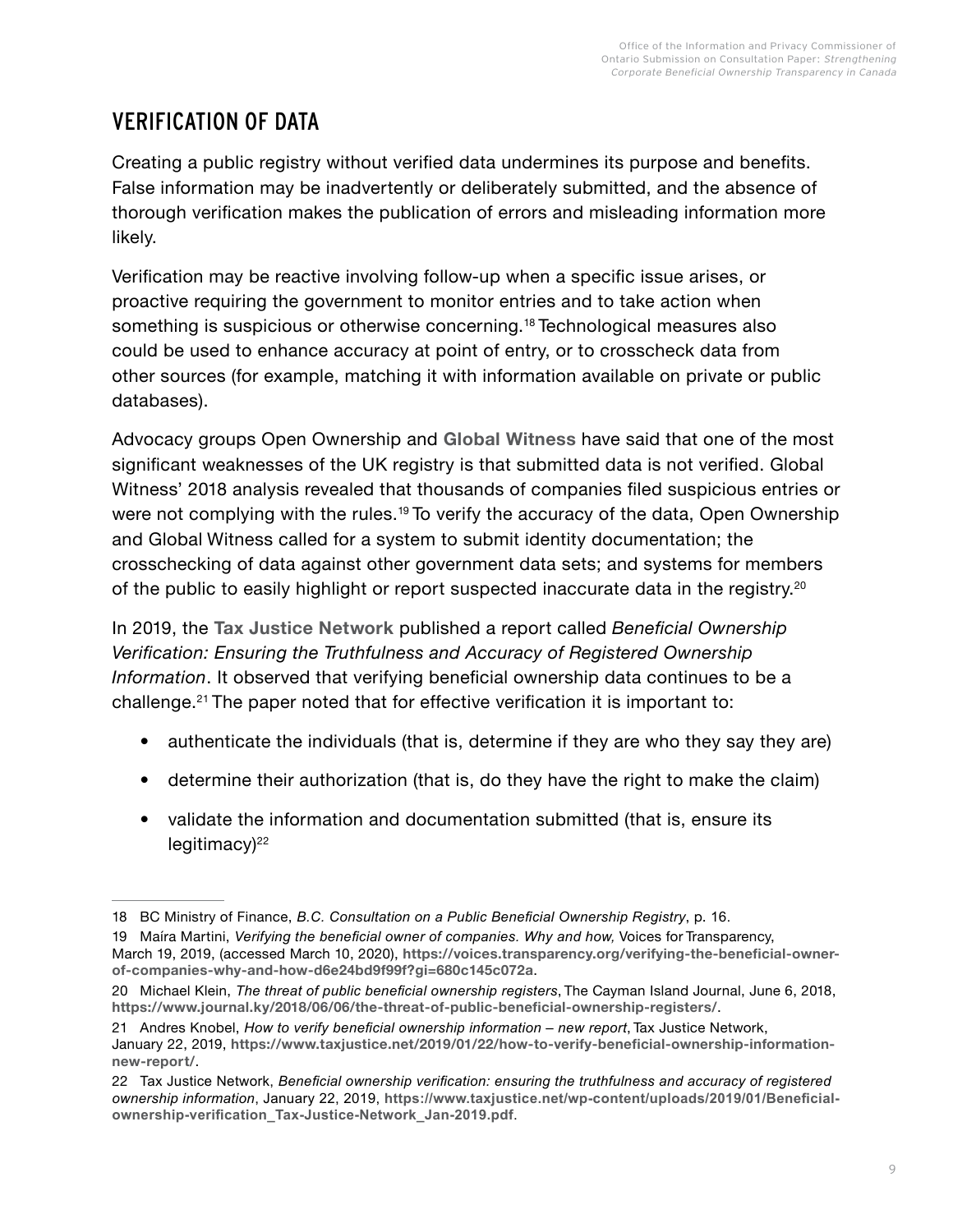The paper proposed the application of big data analytics to identify red flags (that is, potential issues), similar to the analytics applied by banks and credit cards to prevent online fraud. Such analytics are only possible with centralized beneficial ownership registries.

Analytics could find patterns indicating that registered information is unreliable. For example, when a multi-million dollar company registers as its beneficial owner an individual who has no declared income, no bank account and has been living for decades at the same address located in an impoverished neighborhood, the system would raise a red flag. Then the relevant authorities would be notified and scrutinize the suspicious cases.<sup>23</sup>

While recognizing the high volume of private corporations in Canada, the challenges related to complex ownership structures of multi-national companies, and the government resources required for a proactive approach, the IPC thinks that something more than reactive verification is needed.

#### MEANS OF VERIFYING IDENTITIES

The federal consultation paper asks what means could be used to verify identities (for example, driver's licence, passport or bio-identifiers). Experience in other jurisdictions has demonstrated the need for verification of beneficial owners' identity (that is, the justification for some form of verification is clear).

The IPC recognizes that verifying the identity of individuals who are beneficial owners will involve personal information. To protect privacy and comply with applicable privacy legislation, the government must adopt a data minimization approach to the design and operation of the system (that is, limit the collection, use, disclosure and retention of personal information only to the minimum needed for the verification purpose).

In addition, the use and disclosure of personal information collected for that purpose must be appropriately restricted. Without legal authority or individual consent, personal information collected for one purpose should not be used or disclosed for new and unrelated purposes. Further, the amount, type and sensitivity of personal information collected, used, retained and disclosed in the context of verification must be consistent with, and proportional to, the purpose of verification. The IPC questions the justification for a bio-identifier for this purpose.

The government also should conduct regular reviews of its verification process to ensure that it is appropriate and effective, while minimizing the amount of personal information involved.

<sup>23</sup> Knobel, *How to verify beneficial ownership information*, Tax Justice Network, January 22, 2019.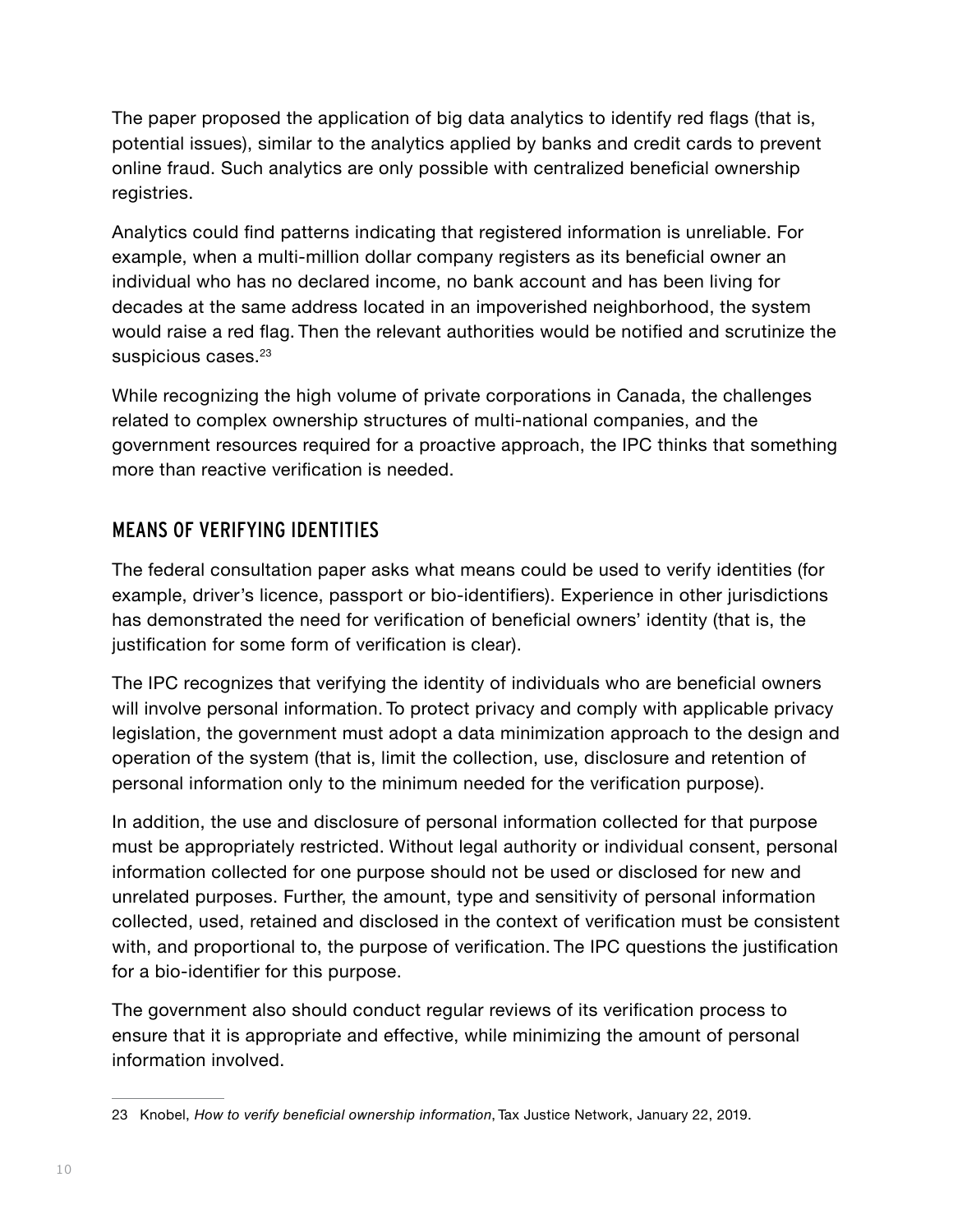# <span id="page-11-0"></span>FREQUENCY OF UPDATES

Currently, both the federal and BC legislation require private corporations to take reasonable steps to ensure their transparency registers are accurate, complete and up-to-date. This review is to be done at least once during each financial year. BC's legislation also defines a duty for companies to update their transparency registers within 30 days of becoming aware of new or different information through the annual update or any other means.

For a public registry or registries to be useful, the data must be accurate, complete and up-to-date. It is insufficient to update annually if there have been substantive changes within the year. While an annual review and re-submission of information is a useful baseline, the IPC thinks that additional event-driven updates should be required (that is, triggered by defined types of changes). Private corporations should be required to submit any changes to their beneficial ownership within a reasonable timeframe after such a change.

Again, the lessons of the UK are useful. Initially companies had to provide information about changes in their beneficial ownership on an annual basis. Now companies are required to update the registry within 28 days of any change to its beneficial ownership. According to Open Ownership the move to event-driven reporting for companies gave "a major boost to proactive compliance and the ability for UK authorities to follow up on companies failing to report or taking too long to identify their beneficial owners."<sup>24</sup>

# SHOULD THERE BE LIMITATIONS ON INFORMATION DISCLOSED THROUGH A PUBLIC REGISTRY (OR PUBLIC REGISTRIES)?

## POTENTIAL RISKS TO BENEFICIAL OWNERS

The consultation paper states that the potential for identity theft, fraud and harassment becomes more acute when more information about individuals is made public. It also notes the risk of personal information being accessed by data harvesters or misused by foreign actors.<sup>25</sup> Kidnapping, violence, intimidation, extortion, and blackmail are other potential risks cited about public beneficial ownership registries.

<sup>24</sup> Open Ownership and Global Witness, *Learning the lessons from the UK's public beneficial ownership register*, October 2017, p. 6.

<sup>25</sup> ISED Canada and Finance Canada, *Consultation Paper: Strengthening Corporate Beneficial Ownership Transparency in Canada*, February 2020, pp. 11 and 14 [PDF Version].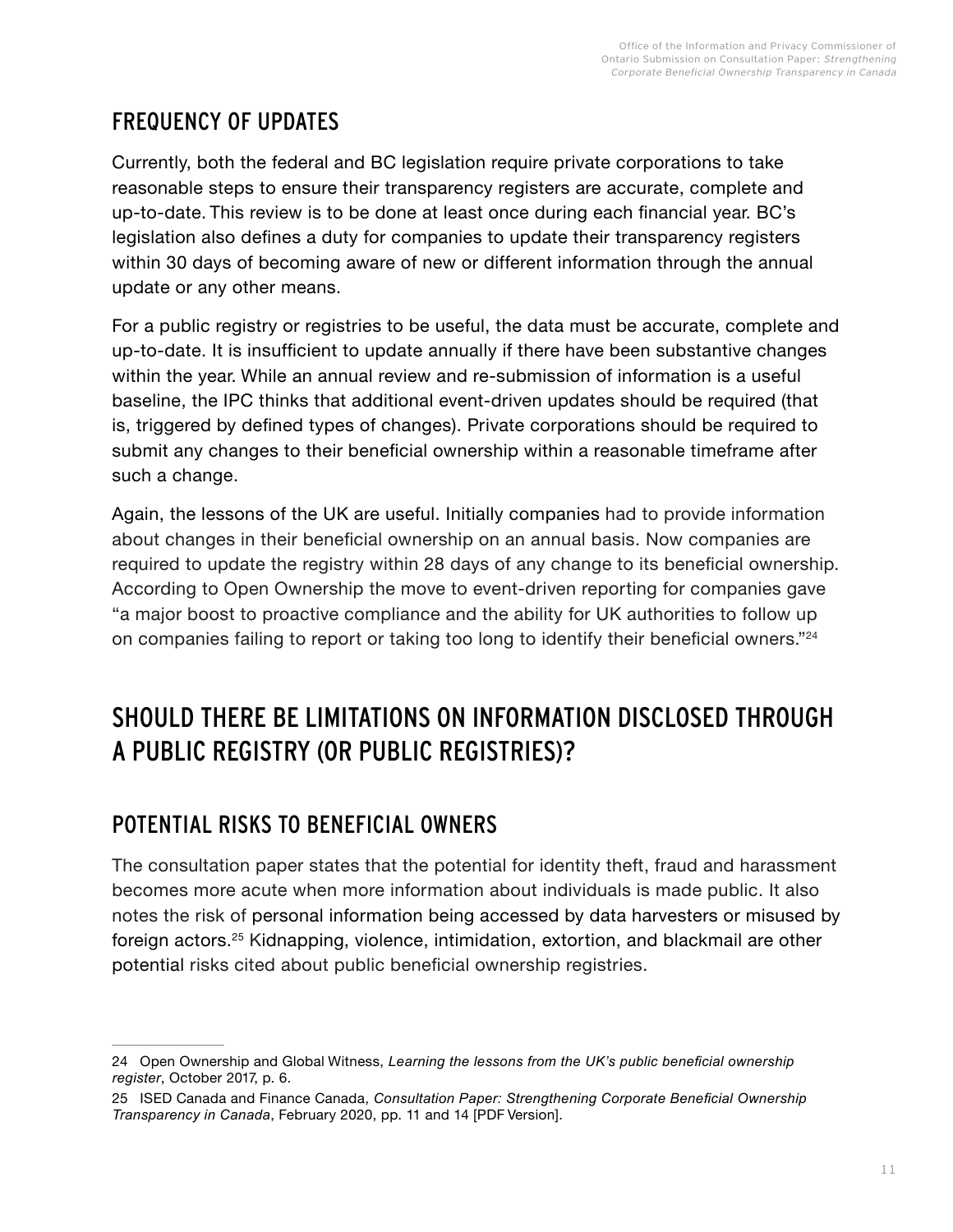Published personal information could be used in phishing campaigns, cyberattacks, identity theft, and other forms of fraud. Public beneficial ownership registry also could facilitate re-identification of data when combined with de-identified or otherwise anonymized data from other sources.26

Conclusions from research on risks to beneficial owners seem mixed. **[LexisNexis](https://www.lexisnexis.ca/en-ca/home.page)** research suggests that company directors are disproportionately more likely to be victims of identity fraud. The same research also highlights that this risk is most serious when information about them already has been published online, such as on social media.<sup>27</sup>

In 2019, **[Open Government Partnership](https://www.opengovpartnership.org/)** noted that there were "no documented examples of harm arising when company ownership information has been open and freely available," nor was there "evidence that greater transparency has increased incidences of kidnapping or blackmail."28 Also in 2019, Open Ownership was "unable to identify documented examples of harms that have arisen from the publication of beneficial ownership data in open registers."<sup>29</sup>

The IPC cautions the federal government about rejecting the idea of public registries out of fear of potential harm to beneficial owners. However, these risks must be taken seriously given their significant consequences.<sup>30</sup> To address this concern, we encourage the government to take an evidence-based approach to its analysis, and to address legitimate risks through limited circumstance-specific exemptions (discussed below).

While the risk of identity theft, phishing and other cyberattacks are not exclusive to public beneficial ownership registries, they are real and continue to increase as more and more data is online. Limiting the personal information published by restricting access to, or generalizing, certain data elements could help address these risks.

<sup>26</sup> Open Ownership, The B Team and The Engine Room, *Data Protection and Privacy in Beneficial Ownership Disclosure*, May 2019, p. 31.

<sup>27</sup> LexisNexis Risk Solutions, 2016, *Who are the victims of identity fraud?,* **[https://risk.lexisnexis.co.uk/](https://risk.lexisnexis.co.uk/insights-resources/White-Paper/who-are-the-victims-of-identity-fraud-wp-uk) [insights-resources/White-Paper/who-are-the-victims-of-identity-fraud-wp-uk](https://risk.lexisnexis.co.uk/insights-resources/White-Paper/who-are-the-victims-of-identity-fraud-wp-uk)** (accessed August 13, 2018), as cited in Open Ownership, The B Team and The Engine Room, *Privacy or Public Interest? Making the Case for Public Information on Company Ownership*, p. 4.

<sup>28</sup> Treisman, *Who Owns our Companies: Why Privacy isn't Always in the Public Interest*, June 20, 2019.

<sup>29</sup> Open Ownership, The B Team and The Engine Room, *Data Protection and Privacy in Beneficial Ownership Disclosure*, May 2019, p. 32.

<sup>30</sup> Treisman, *Who Owns our Companies: Why Privacy isn't Always in the Public Interest*, June 20, 2019.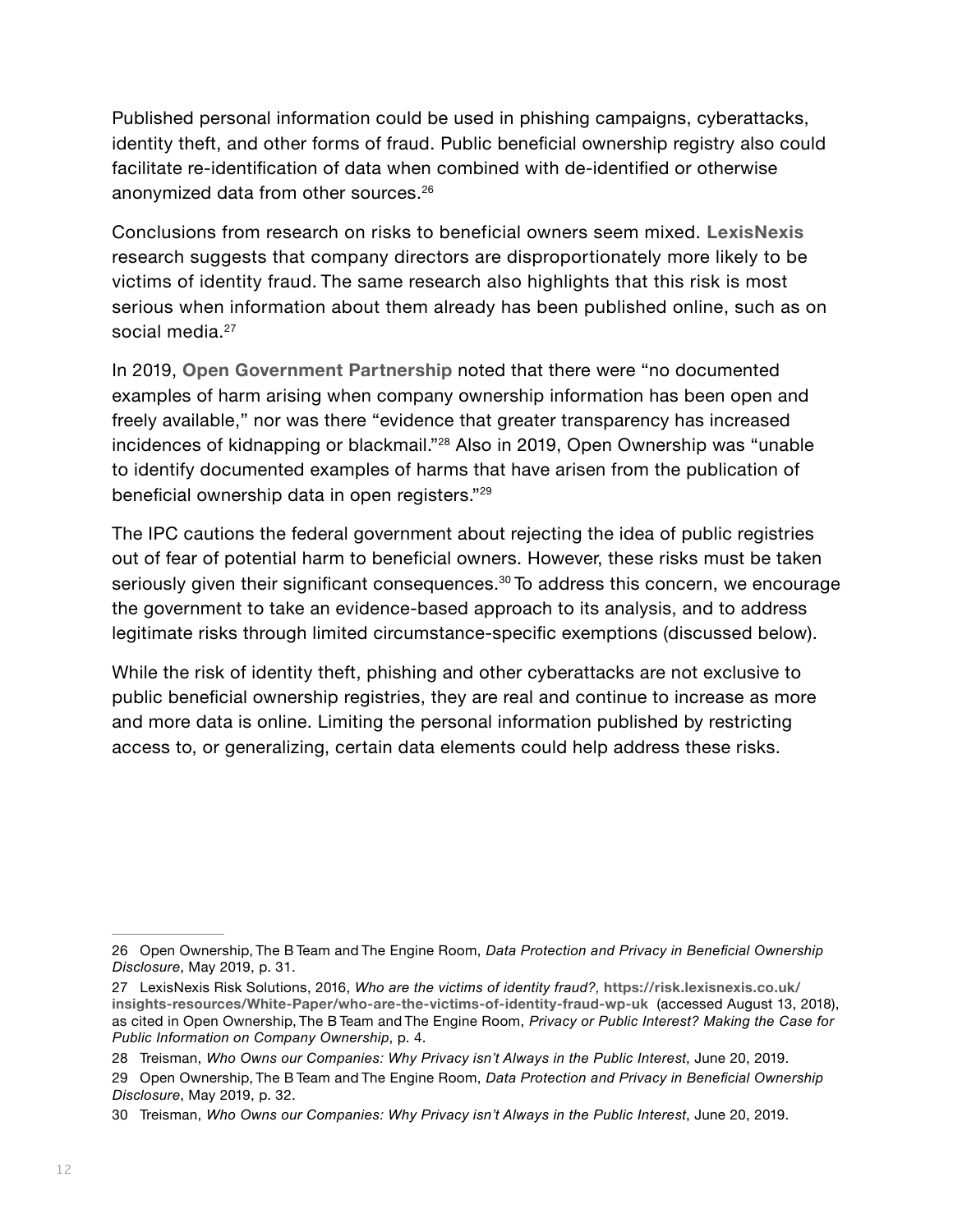# <span id="page-13-0"></span>RESTRICTED ACCESS TO PERSONAL INFORMATION

One of the consultation questions is whether access to certain beneficial ownership data should be restricted to law enforcement, tax and other authorities. Unlike a caseby-case consideration of potential exemptions, such an approach would result in a permanent limitation on access.

Whether there should be limitations on the information disclosed through a public registry or registries depends on the nature of the information involved. On the assumption that there will be personal information, there are several ways to protect it in a public beneficial ownership registry.

One way is not to publish specific categories of personal information or not to publish personal information related to a specific type of beneficial owner (for example, Ireland automatically protects information related to minors). Another method to minimize privacy risks is to employ a de-identification technique called generalization on categories of personal information to minimize the risk of it being linked to an identifiable individual. Generalization involves reducing the precision or detail of a data element to make it more general (for example, the Netherlands, Ireland, UK, Malta and Portugal only publish the month and year of birth of the beneficial owner, but not the day).

### TIERED MODEL

The consultation paper speaks to a tiered model with varying levels of access. Certain information could be restricted to defined authorities and other entities. For example, in Luxembourg, all information in the registry is publicly available except for address and identification numbers of the beneficial owners). The paper also notes that concerns about the types of information made accessible through a public registry would need to be weighed against reasonable expectations of privacy.<sup>31</sup>

Privacy rights should never be a barrier to the collection, use or disclosure of information that is in the public interest. We believe that the public interest in access to beneficial ownership data outweighs the privacy rights of the affected individuals.

That said, it is important to balance appropriately the public interest with the privacy rights of individuals. Publication of beneficial ownership data supports the legitimate objectives of combatting money laundering and other illegal activities. While the disclosure of some personal information may be justified for that purpose, the government will need to ensure that what is published is both proportional and necessary to achieve these objectives.

<sup>31</sup> ISED Canada and Finance Canada, *Consultation Paper: Strengthening Corporate Beneficial Ownership Transparency in Canada*, February 2020, p. 14 [PDF Version].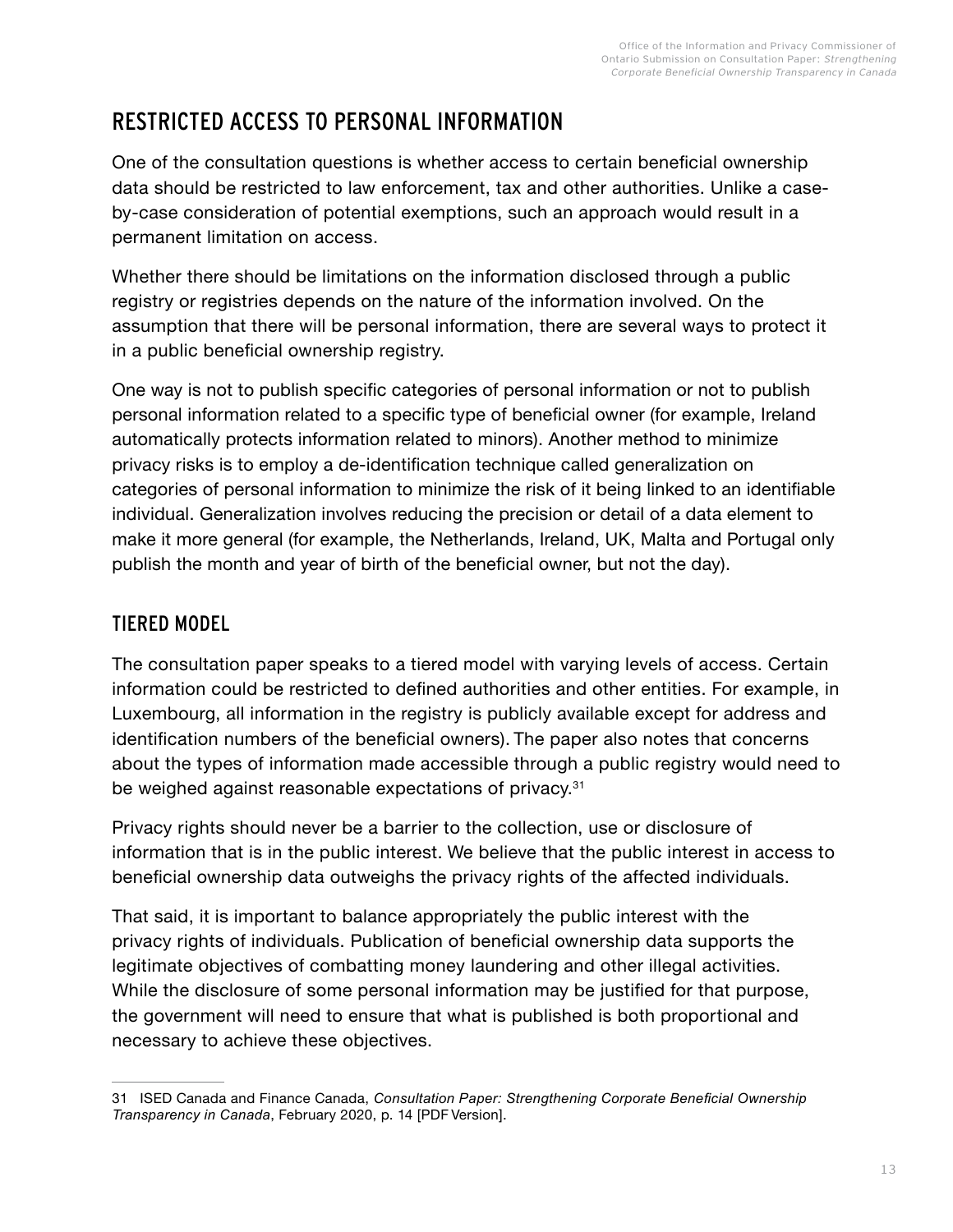The EU *Anti-Money Laundering Directive* notes that in order to limit the interference with beneficial owners' private lives and to protect their personal information, the published data "should relate essentially to the status of beneficial owners of corporate or other legal entities … and should strictly concern the sphere of economic activity in which the beneficial owners operate" (Paragraph 34).<sup>32</sup>

Again, the principle of data minimization will be critical when the federal government defines the specific data to be publicly available. For example, while it may be necessary to collect and use the full date of birth and residential address to identify a specific beneficial owner, the privacy and other risks associated with publishing such personal information must be carefully considered. The UK excludes personal addresses and the day of the individual's birth from the public register, while such information is accessible to law enforcement and other authorized entities.

The IPC thinks it would be appropriate to exclude or generalize some personal information from a public beneficial ownership registry or registries. Such limitations must be justified, narrowly defined and set out in legislation, and be balanced with the public interest in disclosure.

The EU *Anti-Money Laundering Directive* may provide a useful model regarding what minimum information should be made publicly available. It states that at least the name, the month and year of birth, the nationality and the country of residence of the beneficial owner, as well as the nature and extent of the beneficial interest held, should be accessible in all cases to any person or organization that can demonstrate a legitimate interest (Article 30, Section 5).<sup>33</sup>

## <span id="page-14-0"></span>EXEMPTIONS

The consultation paper also asks if beneficial owners should be able to seek exemptions from having some or all of their information made public. The IPC thinks some exemptions to a broad right of public access to beneficial ownership data may be appropriate in specific circumstances (for example, when there are legitimate and demonstrated personal safety risks).

A carefully designed and narrowly defined exemption process is important to allow individuals with legitimate security or privacy concerns to request that their details not

<sup>32</sup> *Directive (EU) 2018/843 of the European Parliament and of the Council of 30 May 2018 amending Directive (EU) 2015/849 on the prevention of the use of the financial system for the purposes of money laundering or terrorist financing, and amending Directives 2009/138/EC and 2013/36/EU*, (accessed March 11, 2020), **[https://](https://eur-lex.europa.eu/legal-content/EN/TXT/?uri=uriserv:OJ.L_.2018.156.01.0043.01.ENG) [eur-lex.europa.eu/legal-content/EN/TXT/?uri=uriserv:OJ.L\\_.2018.156.01.0043.01.ENG](https://eur-lex.europa.eu/legal-content/EN/TXT/?uri=uriserv:OJ.L_.2018.156.01.0043.01.ENG)**. 33 Ibid.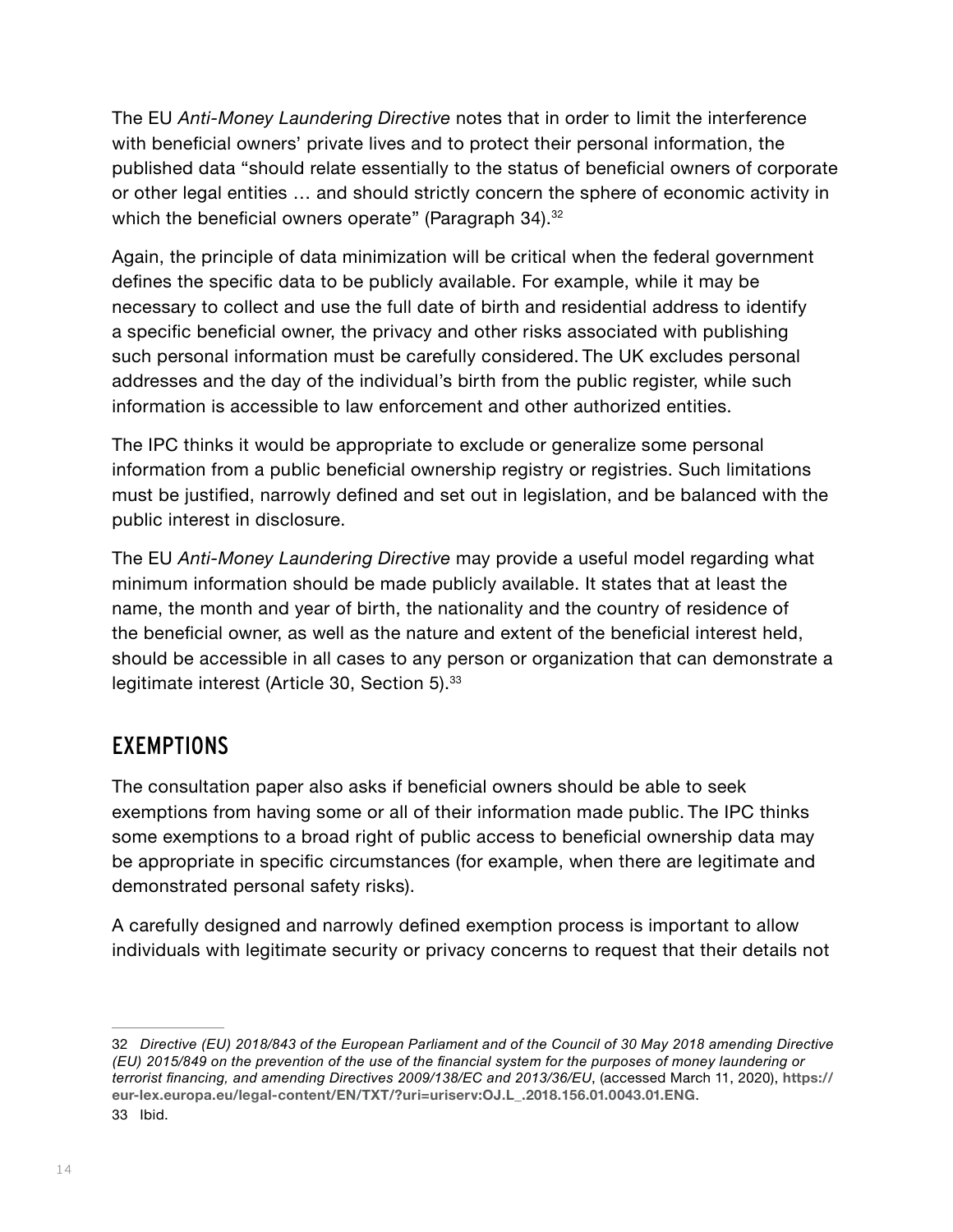be published.<sup>34</sup> We recognize that determining a legitimate risk may be challenging. It will require supporting evidence, investigation and a thoughtful evaluation of risk.

The government will need to ensure that exemptions are justified and proportional. The IPC thinks the scope of exemptions must be sufficiently narrowly so they are the exception and not the rule. In addition, the review and approval process must be defined in the legislative framework to ensure consistency and transparency. The process also must be expeditious so it cannot be used to shelter bad actors (that is, delay the publication of beneficial ownership data during a protracted review process).

A number of jurisdictions have exemptions related to children and incapacity (for example, Austria, the Netherlands, Luxembourg, UK, and Finland). Some jurisdictions also have an exemption when serious risk of harm can be demonstrated. For example, the EU's *Anti Money-Laundering Directive* allows for an exemption to be granted in exceptional circumstances where access to the data would expose the beneficial owner to a disproportional risk of fraud, kidnapping, blackmail, extortion, harassment, violence or intimidation, or if the beneficial owner is a minor or otherwise legally incapable (Article 30, Paragraph 7a).<sup>35</sup> Member states may provide for an exemption from access to all or part of the information on the beneficial ownership registry on a case-by-case basis. In addition, they shall:

- ensure that these exemptions are granted upon a detailed evaluation of the exceptional nature of the circumstances
- guarantee rights to an administrative review of the exemption decision and to an effective judicial remedy
- publish annual statistical data on the number of exemptions granted and reasons stated and report the data to the Commission (Article 30, Paragraph 7a)<sup>36</sup>

According to a 2017 access request by Global Witness, of more than one million UK companies that provided beneficial ownership information in the first six months, only 270 individuals applied to have their information withheld on the basis that it would put them at risk and, of those, only five were granted.<sup>37</sup>

36 Ibid.

<sup>34</sup> Open Ownership, The B Team and The Engine Room, *Privacy or Public Interest? Making the Case for Public Information on Company Ownership*, p. 5.

<sup>35</sup> *Directive (EU) 2018/843 of the European Parliament and of the Council of 30 May 2018 amending Directive (EU) 2015/849 on the prevention of the use of the financial system for the purposes of money laundering or terrorist financing, and amending Directives 2009/138/EC and 2013/36/EU*, (accessed March 11, 2020), **[https://](https://eur-lex.europa.eu/legal-content/EN/TXT/?uri=uriserv:OJ.L_.2018.156.01.0043.01.ENG) [eur-lex.europa.eu/legal-content/EN/TXT/?uri=uriserv:OJ.L\\_.2018.156.01.0043.01.ENG](https://eur-lex.europa.eu/legal-content/EN/TXT/?uri=uriserv:OJ.L_.2018.156.01.0043.01.ENG)**.

<sup>37</sup> N. Palstra, 2018, *10 lessons from the UK's public register of the real owners of companies*, Global Witness, **<https://www.globalwitness.org/en/blog/10-lessons-uks-public-register-real-owners-companies/>** (accessed August 13, 2018), as cited in Open Ownership, The B Team and The Engine Room, *Data Protection and Privacy in Beneficial Ownership Disclosure*, May 2019, p. 39.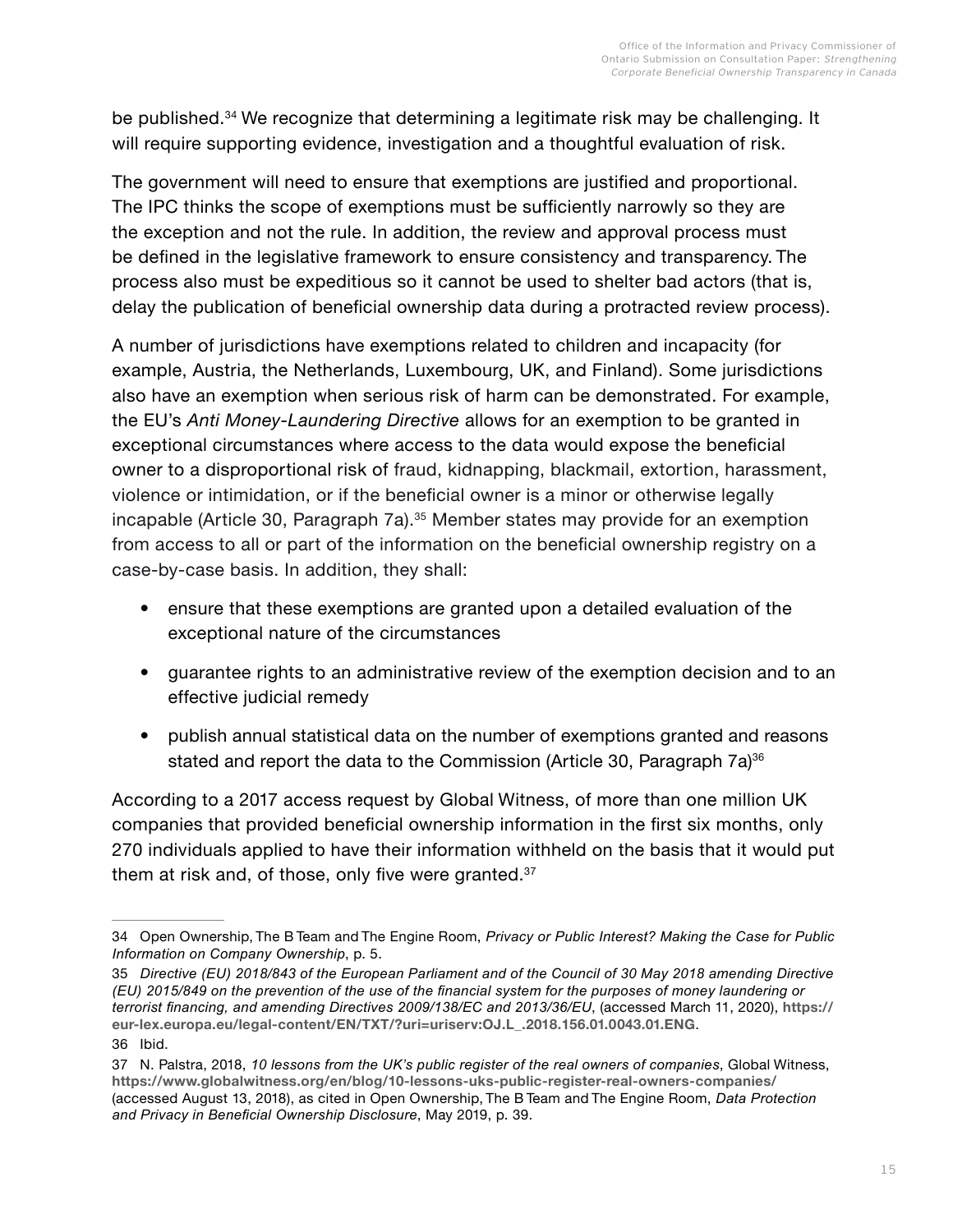# WHAT OTHER FACTORS SHOULD WE TAKE INTO CONSIDERATION WHEN ASSESSING THE PUBLIC REGISTRY (OR PUBLIC REGISTRIES) APPROACH?

## <span id="page-16-0"></span>OPEN DATA

The IPC strongly recommends that all beneficial ownership data to be made public should be published as open data (that is, machine-readable data, free of charge, without technical or legal restrictions). Other jurisdictions have adopted this approach.

For example, the UK company registry is searchable for free, and the entire database is available to access and use as open data. Implementing this approach dramatically increased usage of the UK company registry data. Use grew exponentially to over two billion data searches the year after the data was made free and open. This compared to just over six million access requests a year for paid information.<sup>38</sup>

We think that all public data in a beneficial ownership registry or registries should be accessible through downloadable datasets or application programming interface (API). This allows users to develop their own tools for searching the data. In addition, there should be no limitations on copying, modifying, publishing, translating, adapting, distributing or otherwise using the data in any medium, mode or format for any lawful purpose.

Some jurisdictions require registration in order to access a beneficial ownership registry. For example, under the EU's *Anti-Money Laundering Directive*, member states can require registration so that access would be traceable. The Netherlands legislative proposal would require registration of natural persons/organizations entering the register, unless they are authorized authorities.

The IPC thinks that public data should be available to all without constraints. Requirements for users to register and identify themselves in order to access public data are barriers to access and use.

### BENEFICIAL OWNERSHIP DATA STANDARD

Regardless of whether there is a single public registry or a network of registries, to enable inter-operability, integration and cross-jurisdictional use and analysis, it is vital that the content, file format and structure of beneficial ownership data across Canada be standardized. Only by taking a pan-Canadian approach will the benefits of public beneficial ownership registries be realized.

<sup>38</sup> Open Ownership and Global Witness, *Learning the lessons from the UK's public beneficial ownership register*, October 2017.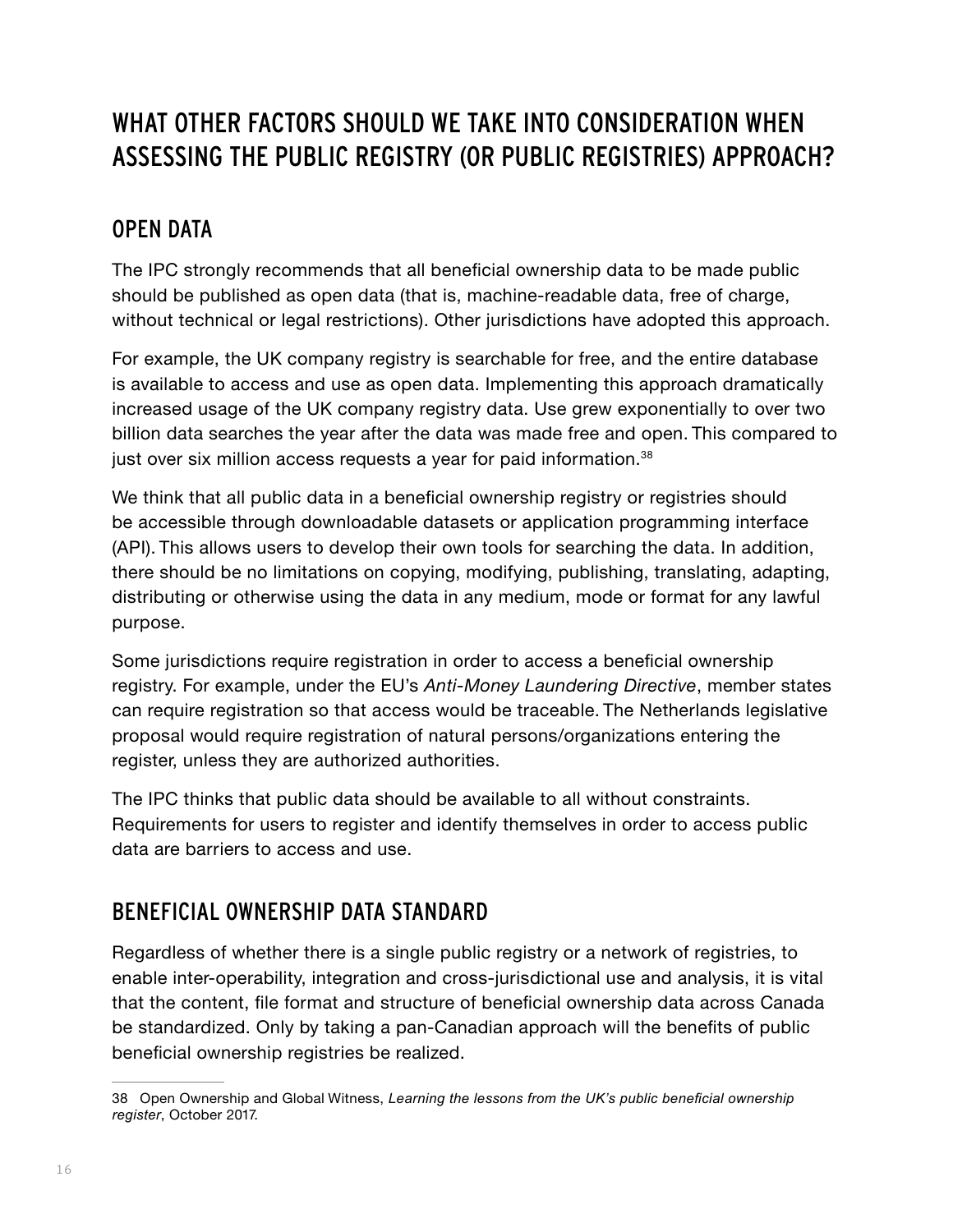To facilitate trans-national linking and analysis, the IPC suggests the government determine whether the application of the **[Beneficial Ownership Data Standard](http://standard.openownership.org/en/v0-2-0/)** is appropriate. As noted on the Open Ownership's website, the standard provides a structured template for describing beneficial ownership as machine-readable data. The standard was developed to serve as a "framework for collecting and publishing beneficial ownership data, and enabling the resulting data to be interoperable, more easily reused, and higher quality." Advocates maintain that a common data standard enables the exchange of data between implementing countries and allows for a rapid build-up of best practice onfb collecting, storing, and publishing beneficial ownership data.<sup>39</sup>

<sup>39</sup> Open Ownership, *The Beneficial Ownership Data Standard*, (accessed March 6, 2020), **[https://www.](https://www.openownership.org/what-we-do/the-beneficial-ownership-data-standard/) [openownership.org/what-we-do/the-beneficial-ownership-data-standard/](https://www.openownership.org/what-we-do/the-beneficial-ownership-data-standard/)**.